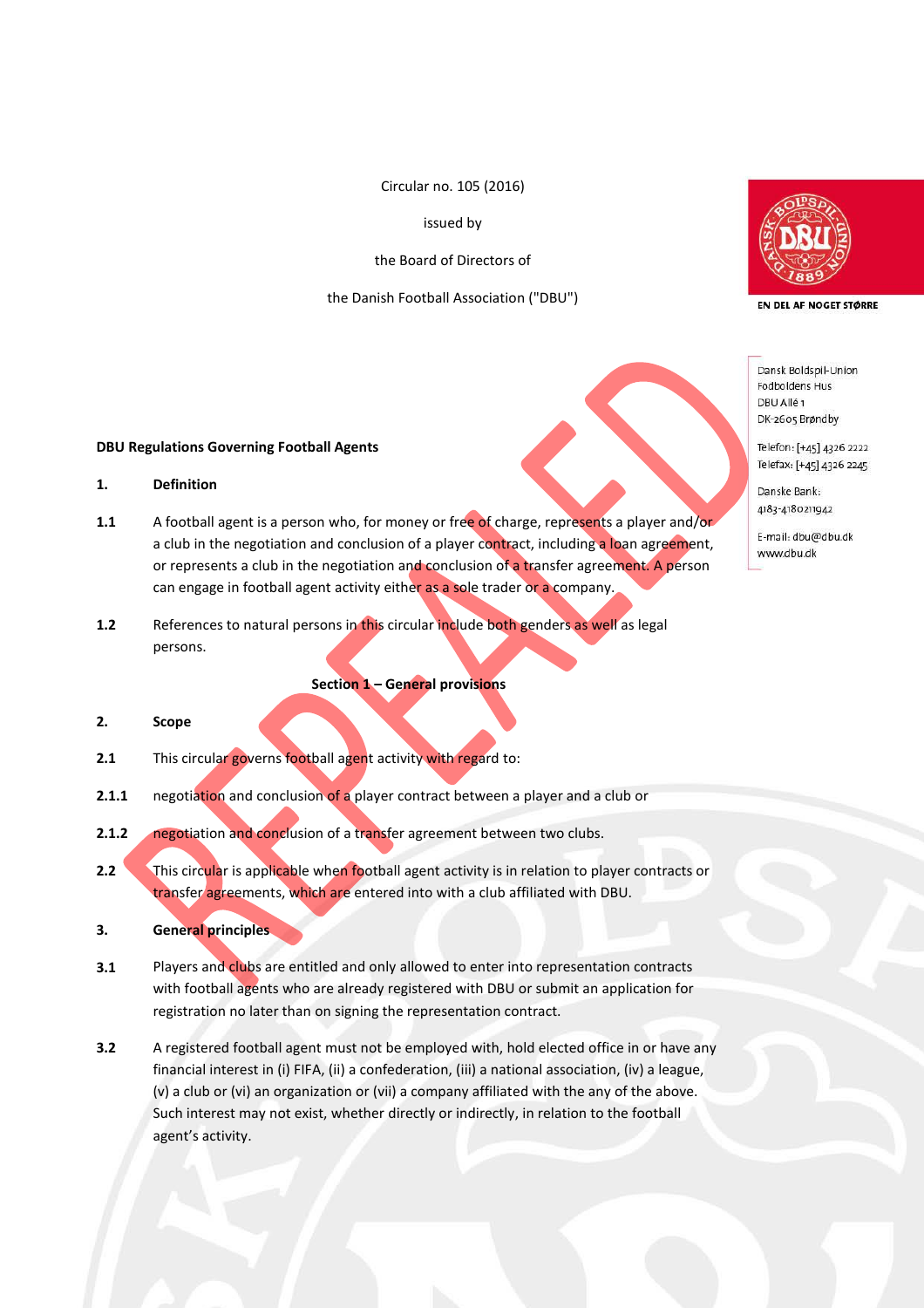- **3.3** Players and clubs are not allowed to use an official as a football agent. Officials are defined as board members, committee members, referees and assistant referees, coaches and any other person in charge of technical, medical and administrative matters in (i) FIFA, (ii) a confederation, (iii) a national association, (iv) a league or (v) a club, as well as any other persons subject to FIFA's rules and regulations. An official is not allowed to receive any payment, whether directly or indirectly, from a player, a club or a football agent in relation to the negotiation and/or conclusion of a player contract or a transfer agreement.
- **3.4** In the negotiation and conclusion of player contracts, players under the age of 18 are entitled to be represented by at least one guardian without such guardian(s) being required to register as football agents.
- **3.5** Failure to comply with the provisions of this circular will not affect the validity of the relevant player contract or transfer agreement.

## **4. DBU registration of football agents**

- **4.1** DBU must introduce a registration system for football agents.
- **4.2** A person may apply for registration with DBU by signing and submitted to DBU the football agent declaration attached as an appendix to this circular. DBU must notify the person in question as soon as possible whether the application for registration as a football agent will be granted and, if so, DBU will post a notice on its website that the person is now a registered football agent.
- **4.3** Football agents must be registered in the registration system when commencing their activities. A natural person will be eligible for registration as a football agent with DBU only if he is legally competent, has no criminal record and has an impeccable reputation in DBU's opinion.
- **4.4** If the football agent activity is in the form of a company, all persons wishing to work as football agents under the auspices of the company must be registered. The company and the natural persons associated with the company as owners, including direct and indirect shareholders, board members and commissioners must also have an impeccable reputation in DBU's opinion.
- **4.5** DBU must continually publish the names of the DBU registered football agents on its website, including any association with a football agent company.
- **4.6** Every year, before the end of March, DBU must publish the player contracts and transfer agreements which were concluded in the past calendar year with the assistance of the DBU registered football agents, as well as the players and clubs involved.
- **4.7** In addition, DBU must publish the total consolidated amount of all payments due to football agents from all players and individual clubs.
- **5. Registration and administration fees**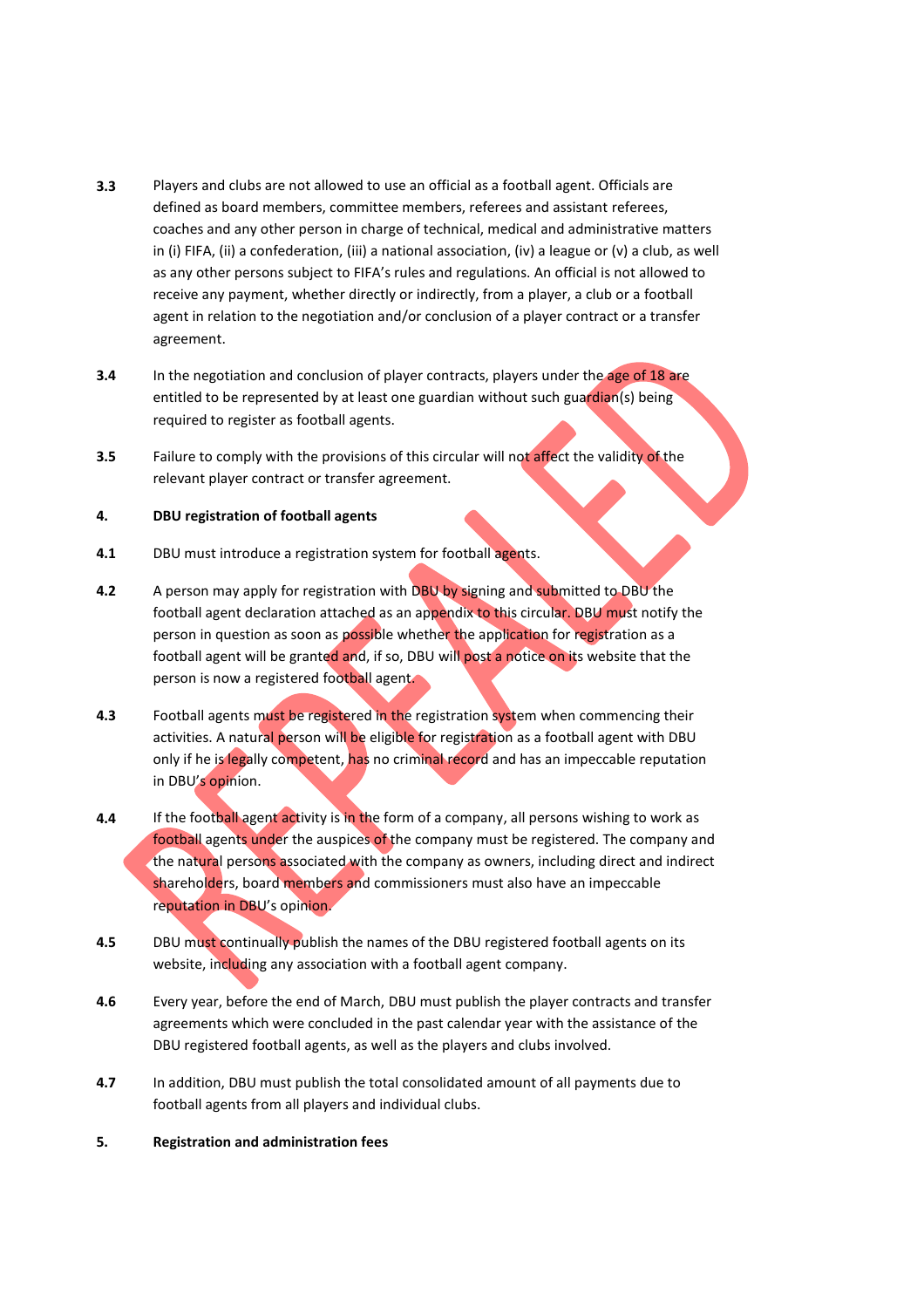- **5.1** A DBU registered football agent must pay a registration fee to DBU, which will fall due for payment immediately on registration. At present, the registration fee is DKK 5,000 + VAT. Each subsequent year, on 1 January, a fee will be payable to renew the registration. At present, the annual fee is DKK 3,000 + VAT.
- **5.2** In addition, a DBU registered football agent must pay an administration fee for each representation contract, such fee to be paid on submission of the representation contract. At present, the administration fee is DKK 1,500 + VAT.
- **5.3** In case of any failure to pay the registration, annual or administration fees due and any failure to pay within 8 days of a written demand sent by DBU by email or registered post informing the recipient of the below consequences, DBU will be entitled to deregister the football agent in question and notify the players and clubs represented by the football agent that the football agent is no longer entitled to engage in football agent activity.

## **6. Representation contract**

- **6.1** A football agent is allowed to act as a football agent for a player or a club only if he has entered into a written representation contract with the player or the club. A DBU registered football agent must use the relevant DBU standard representation contract, which is available in two versions: one for player representation purposes and one for club representation purposes. The two standard representation contracts are attached as an appendix to this circular.
- **6.2** The maximum term of a representation contract is 24 months from the date of commencement. A representation contract must not provide for automatic extension of the contract. A representation contract may be renewed by entering and submitting a new contract.
- **6.3** The representation contract must have real economic content and state the nature and amount of the fee and the date of payment. The football agent's fee may only be paid by the player or club being a party to the representation contract, but see clause 14.7.
- **6.4** The representation contract must be drawn up in 3 originals. All originals must be signed by both parties. Players and clubs are responsible for ensuring that all originals reach DBU for registration no later than 5 workdays after signing. If a signed representation contract does not reach DBU in time, it will terminate automatically.
- **6.5** When registration has been effected, DBU will keep one original and return the second original to the player or the club and the third original to the football agent.
- **6.6** Any representation contract concluded between a player under the age of 15 and a football agent will have no legal effect. A representation contract concluded by a player over the age of 15, but under the age of 18, will have legal effect only if also signed by at least one of the player's guardians.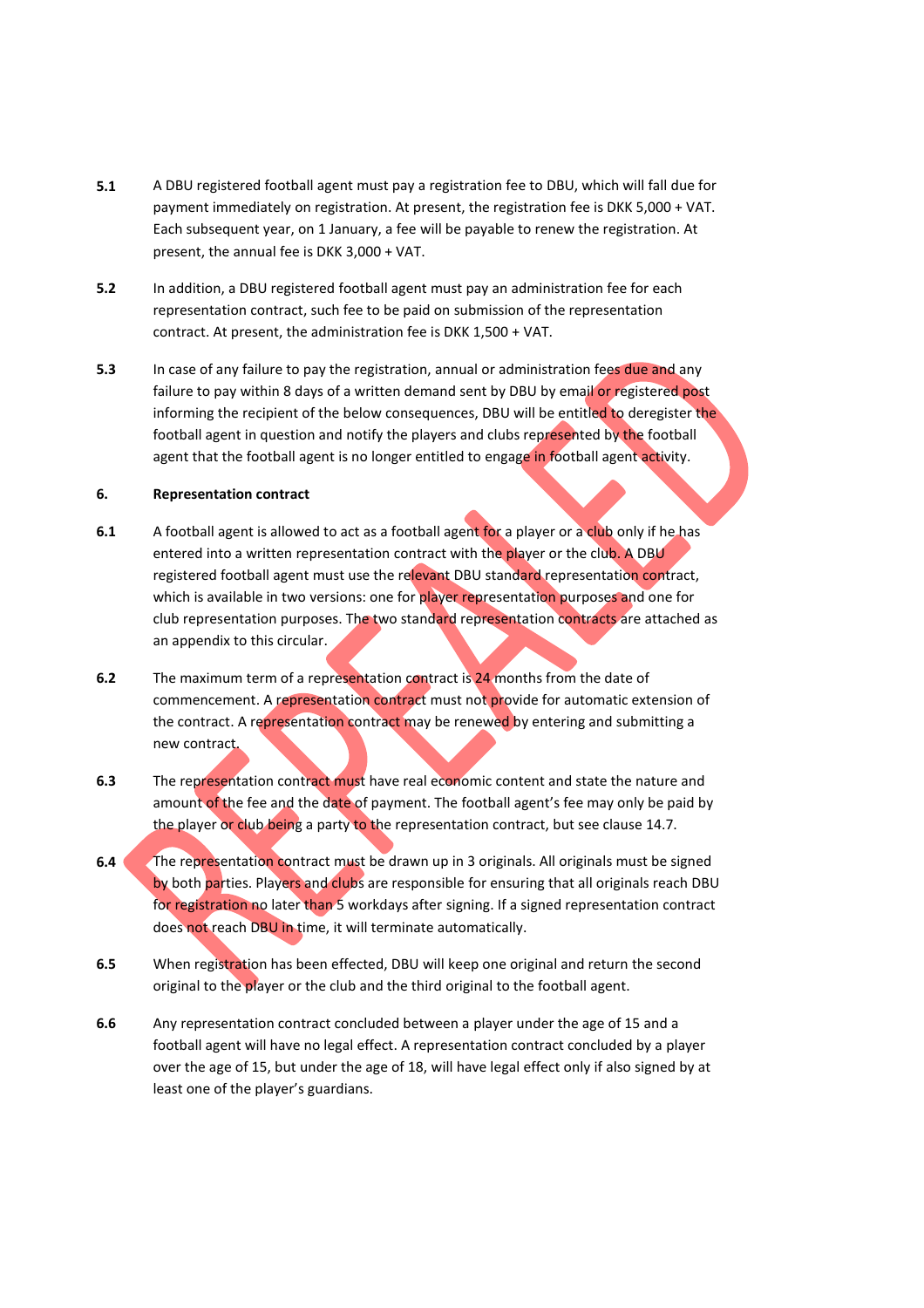- **6.7** A representation contract concluded by a player over the age of 15, but under the age of 18, cannot be non-terminable and will always be terminable by a maximum of 3 months' notice to expire on the last day of a month.
- **6.8** The provisions in clause 6 will not preclude a player or a club from negotiating and concluding a player contract or a transfer agreement without the assistance of the player's or the club's football agent. This applies regardless of whether the representation contract is exclusive or non-exclusive.

## **7. The football agent's rights**

- **7.1** Subject to the provisions of this circular, a DBU registered football agent is entitled to:
- **7.1.1** approach any player or club who is not under an exclusive representation contract with another football agent; and
- **7.1.2** safeguard the interests of any player or club having requested the football agent to negotiate and conclude a player contract or a transfer agreement on behalf of the player or the club, respectively.

# **8. The football agent´s obligations**

- **8.1** When entering into a representation contract with a player or a club, the football agent must provide proof that he is already registered with DBU or that he has submitted an application for registration no later than on signing the representation contract.
- **8.2** A DBU registered football agent must:
- **8.2.1** comply with all rules and regulations issued by DBU, UEFA or FIFA;
- **8.2.2** ensure that all transactions carried out with his assistance comply with the provisions of the rules and regulations mentioned above;
- **8.2.3** never approach a player who is under a contract with a club, for the purpose of persuading him to terminate the contract prematurely or otherwise act contrary to the player's rights and obligations under the player contract;
- **8.2.4** before as well as after signing the representation contract, notify the player or the club in writing of any potential or actual conflicts of interest. If a football agent gives prior written notice to all parties involved of any potential or actual conflict of interest which the football agent may have with one or more of the parties involved, and if all parties involved give their explicit written consent for the football agent to commence and conclude negotiations notwithstanding such conflict, the conflict thus disclosed will not be considered to be contrary to the football agent's duties;
- **8.2.5** only represent one of the parties in the negotiation of a player contract or a transfer agreement, and he must not have a representation agreement or shared interests with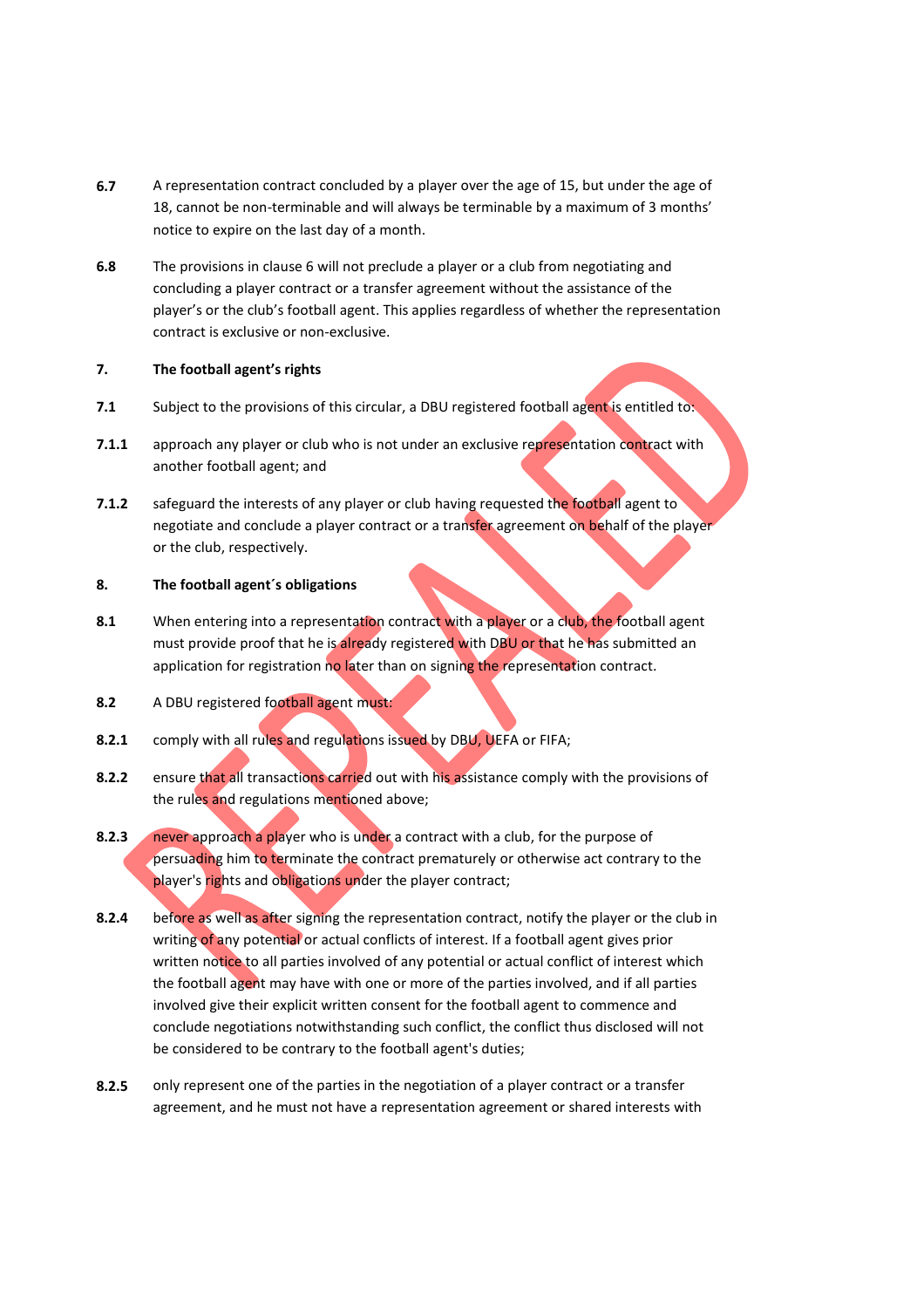any of the other parties involved in the player contract or the transfer agreement or with a football agent representing such party;

- **8.2.6** if so requested by DBU, UEFA or FIFA, submit all documents requested and other relevant materials as well;
- **8.2.7** ensure that the player contracts and transfer agreements concluded with his assistance contain his name and signature;
- **8.2.8** not take on more assignments, whether for players or clubs, than he is capable of performing in a proper manner in accordance with this circular; and
- **8.2.9** keep a record of his transactions and in that connection especially make sure that he is able at any time to procure documentation and other proof of his activities, including of the amount of fees earned and who paid them.
- **8.3** The prohibition in clause 8.2.5 does not appliy if a player and a club wish to be represented by the same football agent in the same transaction, and if the conditions in clause 8.2.4 are satisfied. For such dual representation to be allowed, the player and the club must agree in writing whether the football agent's fee will be paid by the player or the club or any combination of the two, and the parties must immediately submit their written consent and such written agreement to DBU as part of the registration process.
- **8.4** A football agent must at all times keep DBU informed of the names of the persons employed by the football agent and the group of persons mentioned in clause 4.4.
- **8.5** A football agent must ensure that employees who are not registered as football agents only carry out administrative work in connection with the football agent activity. Employees who are not registered as football agents must not approach any players or clubs to offer their assistance in the negotiation and conclusion of player contracts or transfer agreements or participate in such activities.
- **8.6** A football agent must organise and prepare his financial reporting in accordance with the laws of the country in which the football agent activity is carried out.
- **8.7** If so requested by a player or a club, a DBU registered football agent must be able to submit invoices showing his fee as well as any costs and other fees involved in representing the player or club in question.
- **8.8** If so requested by DBU, UEFA or FIFA or in connection with a dispute, a DBU registered football agent must also be able to submit financial statements certified by an accountant, including the vouchers relating to a specific transaction.

# **9. Disciplinary sanctions against the football agent**

**9.1** If a DBU registered football agent fails to fulfil his obligations towards a player or a club under a representation contract or fails to fulfil his obligations pursuant to this circular,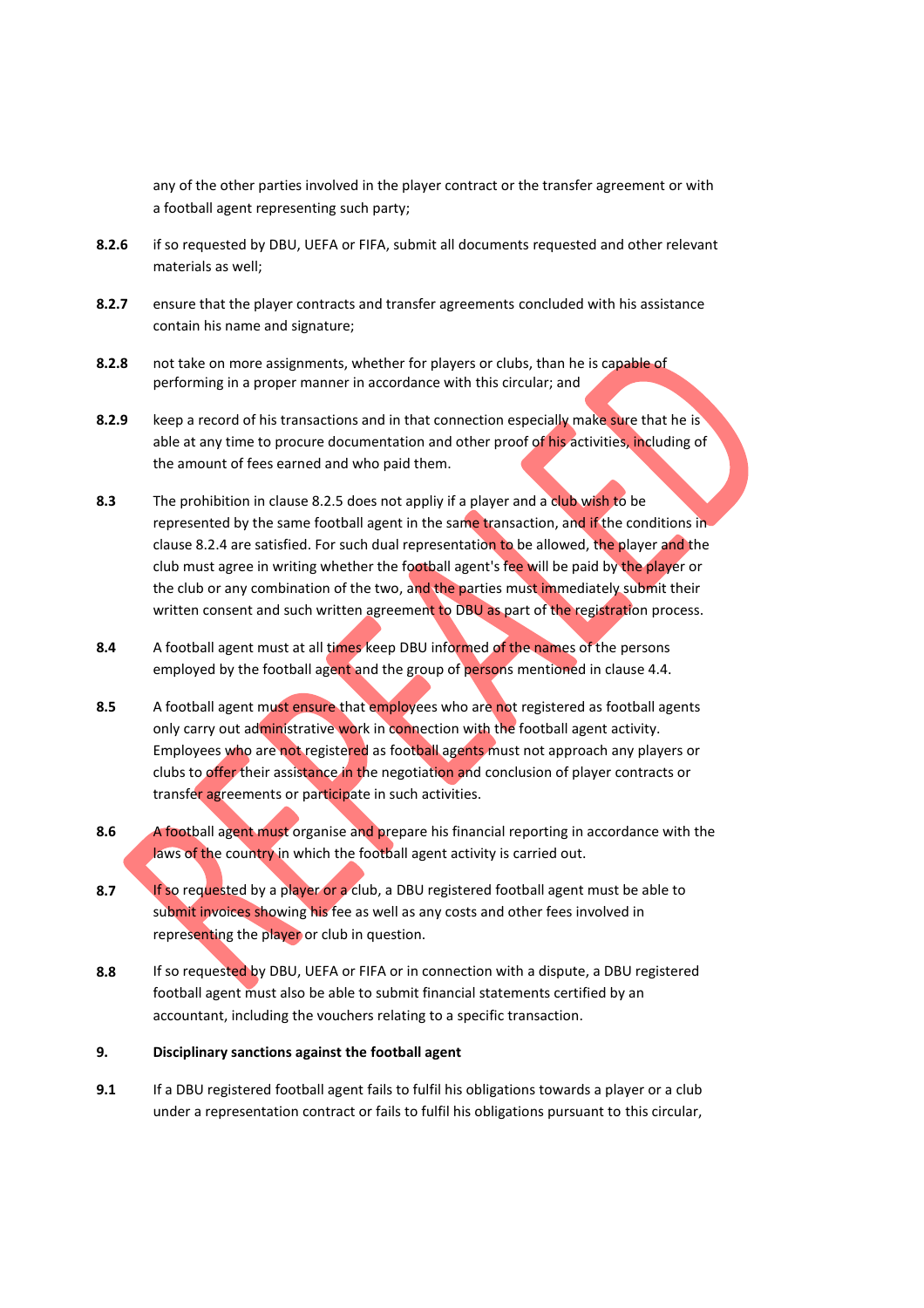including by violating the rules and regulations issued by DBU, UEFA or FIFA from time to time, DBU will be entitled to impose one or more of the following disciplinary sanctions:

- **9.1.1** Disapproval or reprimand.
- **9.1.2** Fine.
- **9.1.3** Full or partial forfeiture of fees already earned.
- **9.1.4** Suspension of football agent status.
- **9.1.5** Termination of football agent status.
- **9.2** DBU must publish sanctions under clauses 9.1.1 9.1.5 on its website and notify FIFA of any disciplinary sanctions imposed on football agents. FIFA's Disciplinary Committee will then decide whether to extend the sanction to have worldwide effect in accordance with the FIFA Disciplinary Code.
- **9.3** DBU must make all information available to its affiliated clubs and the players registered in those clubs if the information concerns matters which are deemed to be in violation of this circular and if the information is relevant to the irregularities in question.
- **9.4** If the football agent's failure to perform his obligations occurs in connection with an international transfer, the power to impose sanctions will be held by DBU where the football agent in question is subject to DBU's authority. Otherwise, complaints must be submitted to the association with which the football agent in question is registered.
- **10. The player's obligations**
- 10.1 Before entering into a representation contract with an football agent, the player must reasonably ensure that there is no potential or actual conflict of interest, but see clauses 8.2.4 and 8.3.
- **10.2** A player who makes use of a football agent is responsible for ensuring that a representation contract is concluded and then submitted to DBU in accordance with clause 6.
- **10.3** The player must ensure that a player contract which is negotiated and concluded with the assistance of a football agent contains the name and signature of the football agent in question. If a player decides not to use a football agent, this must be clearly stated in the contract.
- **10.4** On renegotiation of a player contract, the player must, if using a football agent and having concluded a new contract with the football agent prior to the renegotiations, ensure that the new representation contract is duly submitted.
- **10.5** If any other agreements governing the relationship between the football agent and the player are concluded in addition to the representation contract and the player contract,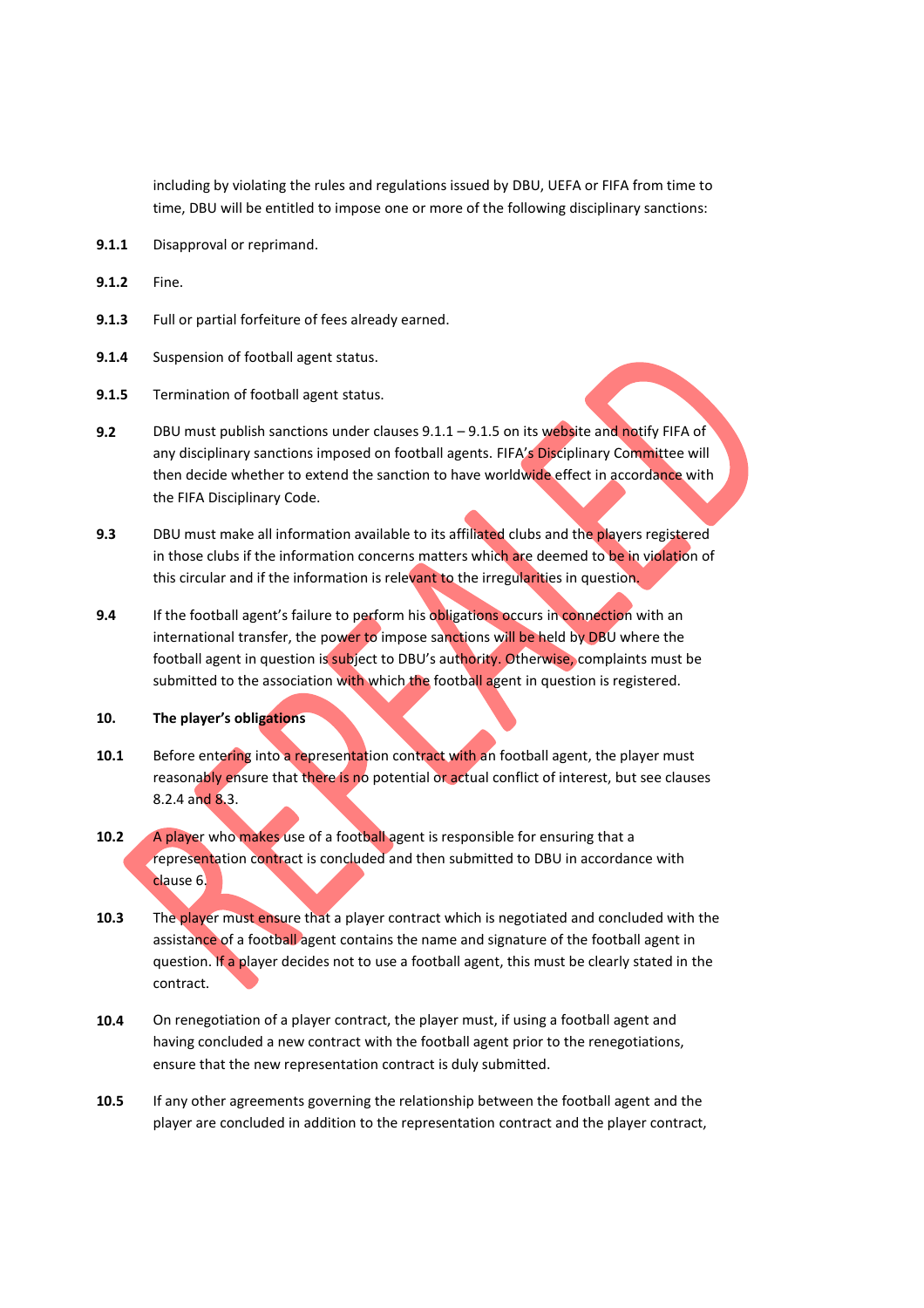including on fees and remuneration of any kind, the player must ensure that such agreements reach DBU no later than 5 workdays after signing.

**10.6** If so requested by DBU, UEFA or FIFA, the player must submit any additional documentation within a reasonable timeframe.

#### **11. Disciplinary sanctions against the player**

- **11.1** If a player fails to fulfil his obligations pursuant to this circular, DBU will be entitled to impose one or more of the following disciplinary sanctions:
- **11.1.1** Disapproval or reprimand.
- **11.1.2** Fine.
- **11.1.3** Ban.
- **11.2** If the player's failure to perform his obligations occurs in connection with an international transfer, the power to impose sanctions will be held by DBU if the player in question is subject to DBU's authority. Otherwise, complaints must be submitted to the association of the player in question.

#### **12. The club's obligations**

- **12.1** Before entering into a representation contract with an football agent, the club must reasonably ensure that there is no potential or actual conflict of interest, but see clauses 8.2.4 and 8.3.
- **12.2** A club that makes use of a DBU registered football agent is responsible for ensuring that a representation contract is concluded and then submitted to DBU in accordance with clause 6.
- **12.3** The club must ensure that all player contracts and transfer agreements negotiated and concluded with the assistance of a football agent contain the name and signature of the football agent in question. If a club decides not to use a football agent, this must be clearly stated in the player contract or the transfer agreement.
- **12.4** On renegotiation of a player contract, the club must, if using a football agent and having concluded a new contract with the football agent prior to the renegotiations, ensure that the new representation contract is duly submitted.
- **12.5** If any other agreements governing the relationship between the football agent and the club are concluded in addition to the representation contract, the player contract and the transfer agreement, including on fees and remuneration of any kind, the club must ensure that such agreements reach DBU no later than 5 workdays after signing.
- **12.6** If so requested by DBU, UEFA or FIFA, the club must submit any additional documentation within a reasonable timeframe.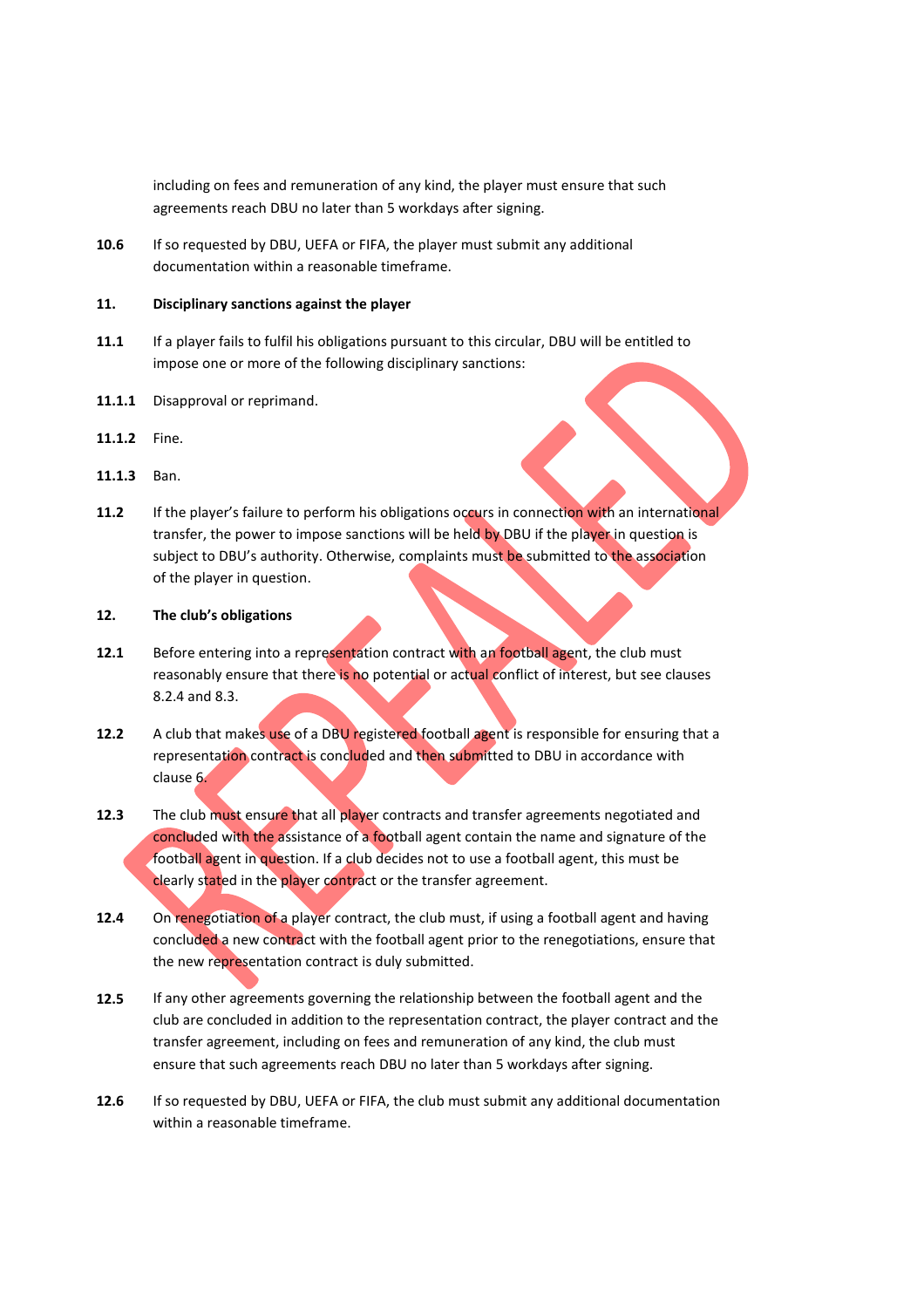**12.7** If, in connection with a transfer agreement, a club is to pay a transfer fee or compensation to another club in accordance with FIFA's regulations, the club must make such payment directly to the club which is entitled to receive the compensation, see clause 14.

#### **13. Disciplinary sanctions against the club**

- **13.1** If a club fails to fulfil its obligations pursuant to this circular, DBU will be entitled to impose one or more of the following disciplinary sanctions:
- **13.1.1** Disapproval or reprimand.
- **13.1.2** Fine.
- **13.1.3** Temporary ban on concluding and extending player contracts.
- **13.1.4** Temporary ban on national and international club transfers.
- **13.1.5** Exclusion from participation in national and international tournaments.
- **13.2** If the club's failure to perform its obligations occurs in connection with an international transfer, the power to impose sanctions will be held by DBU if the club in question is subject to DBU's authority. Otherwise, complaints must be submitted to the association of the club in question.

#### **14. Remuneration of a football agent**

- **14.1** A football agent is only entitled to receive remuneration in respect of a player contract or a transfer agreement if the contract or agreement was concluded for the player or the club with the football agent's assistance.
- **14.2** The fee of a football agent representing a player is only calculable as a percentage of the player's gross basic income for the entire duration of the contract. The gross basic income is the player's fixed salary plus any sign-on fees, stay-on fees, sign-off fees, etc. as well as any other one-off amounts agreed by the club and the player on signing of the player contract to be payable to the *player by the club on one or more specified dates, e.g. on commencement, on one or more later dates during the term of the contract or on expiry. The player's gross basic income does not include i*ndividual or collective bonuses, prizes or the value of fully or partly free benefits such as accommodation, car, travelling, relocation, insurances, telephone, IT, food, subsistence allowances, etc. or any contributions paid to such benefits.
- **14.3** The fee of a football agent representing a club must only be agreed as a fixed amount, such amount to be set out in the representation contract prior to the conclusion of the player contract or transfer agreement in question.
- **14.4** DBU recommends players and clubs to comply with the below FIFA guidelines concerning remuneration of football agents on conclusion of a representation contract: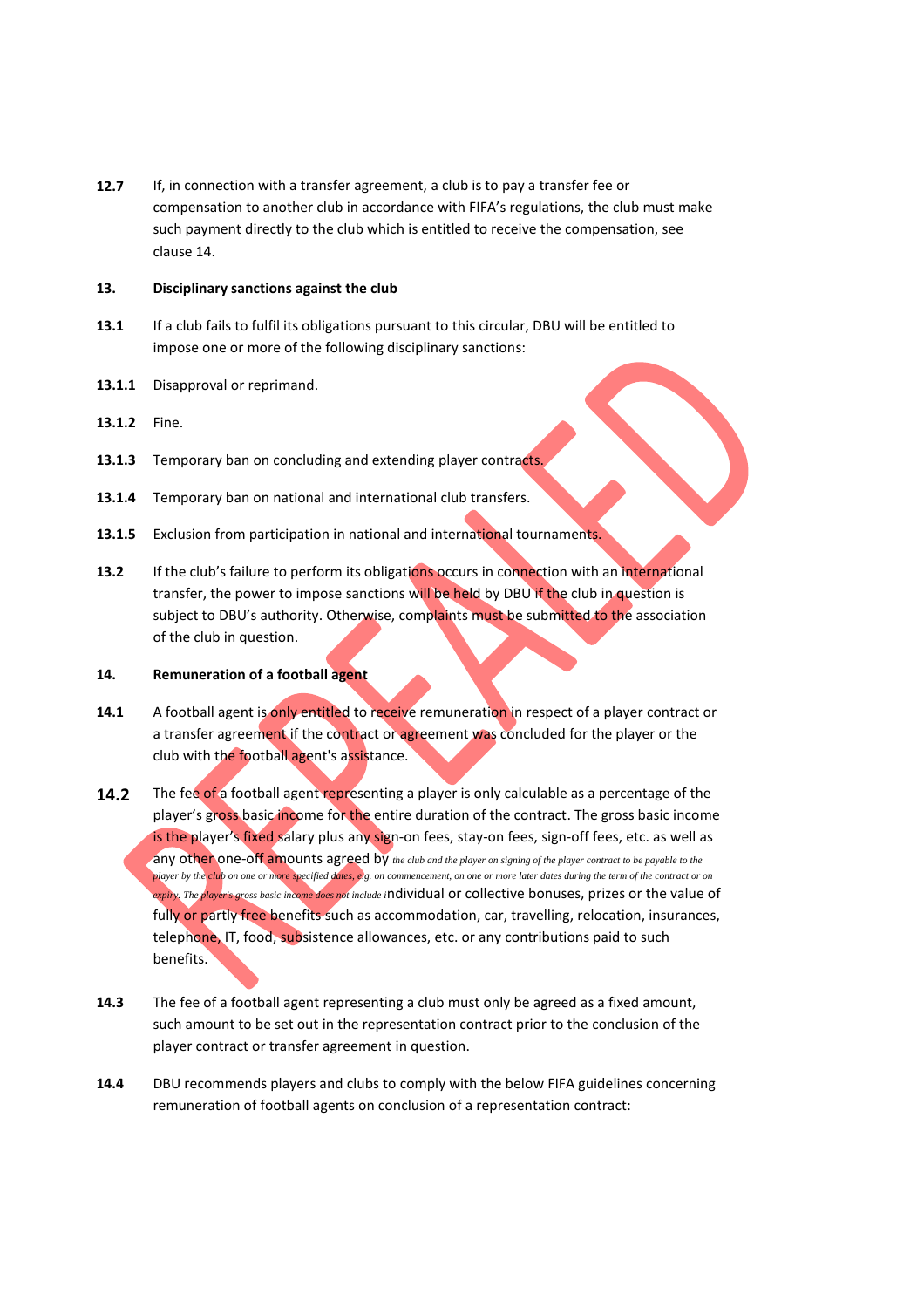- **14.4.1** The total amount of remuneration paid by a player to a football agent representing the player in the negotiation and conclusion of a player contract should not exceed 3% of the player's gross basic income for the entire duration of the player contract in question.
- **14.4.2** The total amount of remuneration paid by a club to a football agent representing the club in the negotiation and conclusion of a player contract should not exceed 3% of the player's gross basic income for the entire duration of the player contract in question.
- **14.4.3** The total amount of remuneration paid by a club to a football agent representing the club in the negotiation and conclusion of a transfer agreement should not exceed 3% of the total eventual transfer fee paid in connection with the transfer agreement in question.
- **14.5** Payments to be made by one club to another in connection with a transfer agreement, including transfer fees, training compensation, solidarity contributions and interest in a future transfer fee, must not be paid to or by a football agent. Any interest in the amounts referred to in this provision cannot be assigned to third parties.
- **14.6** A football agent is only allowed to receive payment for his services from the party he is representing in the negotiation and conclusion of the player contract or the transfer agreement, but see clauses 8.3 and 14.7.
- **14.7** After the negotiation and conclusion of a player contract and subject to the club's acceptance, the player may consent to the club paying the football agent on his behalf and at his expense.
- 14.8 A football agent must not receive any remuneration in relation to the negotiation and conclusion of a player contract or transfer agreement if the player is under the age of 18 when the player contract or the transfer agreement is signed.

## **Section 2 – Special provisions**

## **15. Written football agent test**

- **15.1** If a person fulfils the conditions in clause 4 and is a registered football agent, he may apply for status as a DBU certified football agent.
- **15.2** In order to obtain certification, a written test held by DBU must be passed and the conditions in clause 16 must be fulfilled. The written football agent test is held by DBU once or twice a year. DBU must notify the persons wishing to sit the test well before the date of the test. A football agent who passes the written test and fulfils the conditions in clause 16 will be allowed in his football agent activity to use the following designation after his name:

Football agent Certified by Dansk Boldspil-Union

**15.3** A DBU certified football agent will receive an ID card and a DBU season ticket, will be given special mention on DBU's website compared to DBU registered football agents and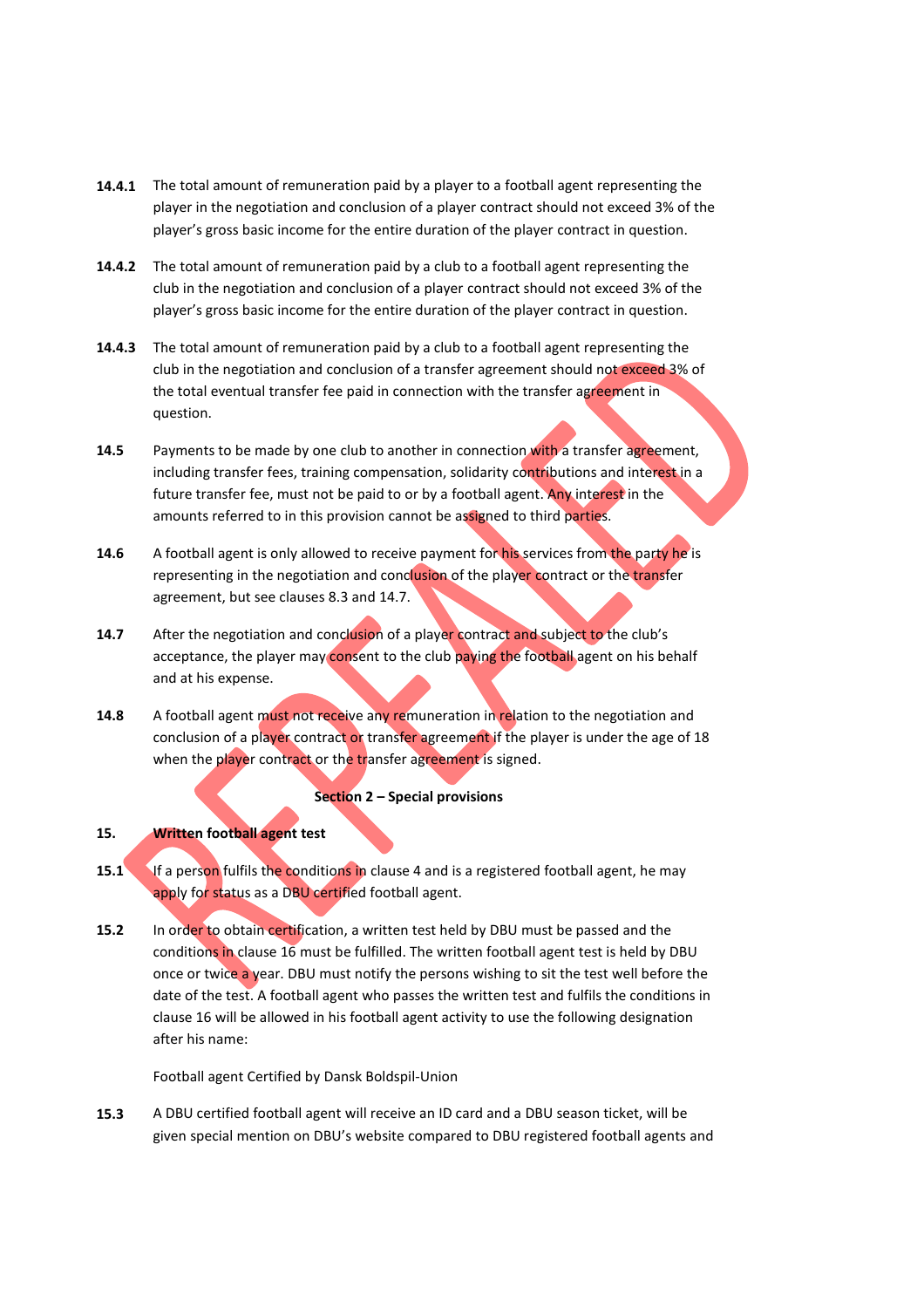will also be entitled to use the designation mentioned in clause 15.2 as well as the DBU logo in accordance with guidelines issued by DBU.

- **15.4** A football agent test must be renewed before the 5<sup>th</sup> anniversary of the most recent successful test.
- **15.5** To sit the written football agent test, a fee of currently DKK 5,000 + VAT is payable to DBU prior to the test.
- **15.6** A description of the test procedure is attached as an appendix to this circular.

## **16. Liability insurance of a football agent**

- **16.1** A certified football agent must take out liability insurance with a reputable insurance company and submit a copy of the policy to DBU.
- **16.2** The insurance must cover the football agent's professional liability for acknowledged or established claims in connection with his football agent activity. This applies to claims established pursuant to this circular and claims established on any other basis.
- **16.3** DBU is entitled to refuse to approve an insurance policy if the conditions in this circular are not fulfilled in DBU's opinion.
- **16.4** The minimum limit of the liability insurance is fixed by DBU and is at present DKK 3 million. If the football agent activity is in the form of a company, professionally liability insurance must be taken out on the terms mentioned above for each of the certified football agents.
- **16.5** The professional liability insurance must be taken out for a period of at least 24 months. The football agent must continuously renew his professional liability insurance by at least 24 months and submit each new policy to DBU as long as he is engaged in football agent activity and in that connection has exercised his rights under clause 15.2.
- **16.6** The professional liability insurance must also cover any claims made after termination of the football agent activity where the claim relates to the football agent activity.

#### **Section 3 – Final provisions**

## **17. Termination of football agent activity**

- **17.1** A football agent who terminates his football agent activity must deregister with DBU.
- **17.2** On its website DBU will publish the names of football agents terminating their activity for whatever reason.

#### **18. Governing bodies**

**18.1** DBU is responsible for the administration of this circular regarding football agents and for ensuring that DBU registered football agents conduct their activities in accordance with this circular and in accordance with the signed football agent declaration. DBU's authority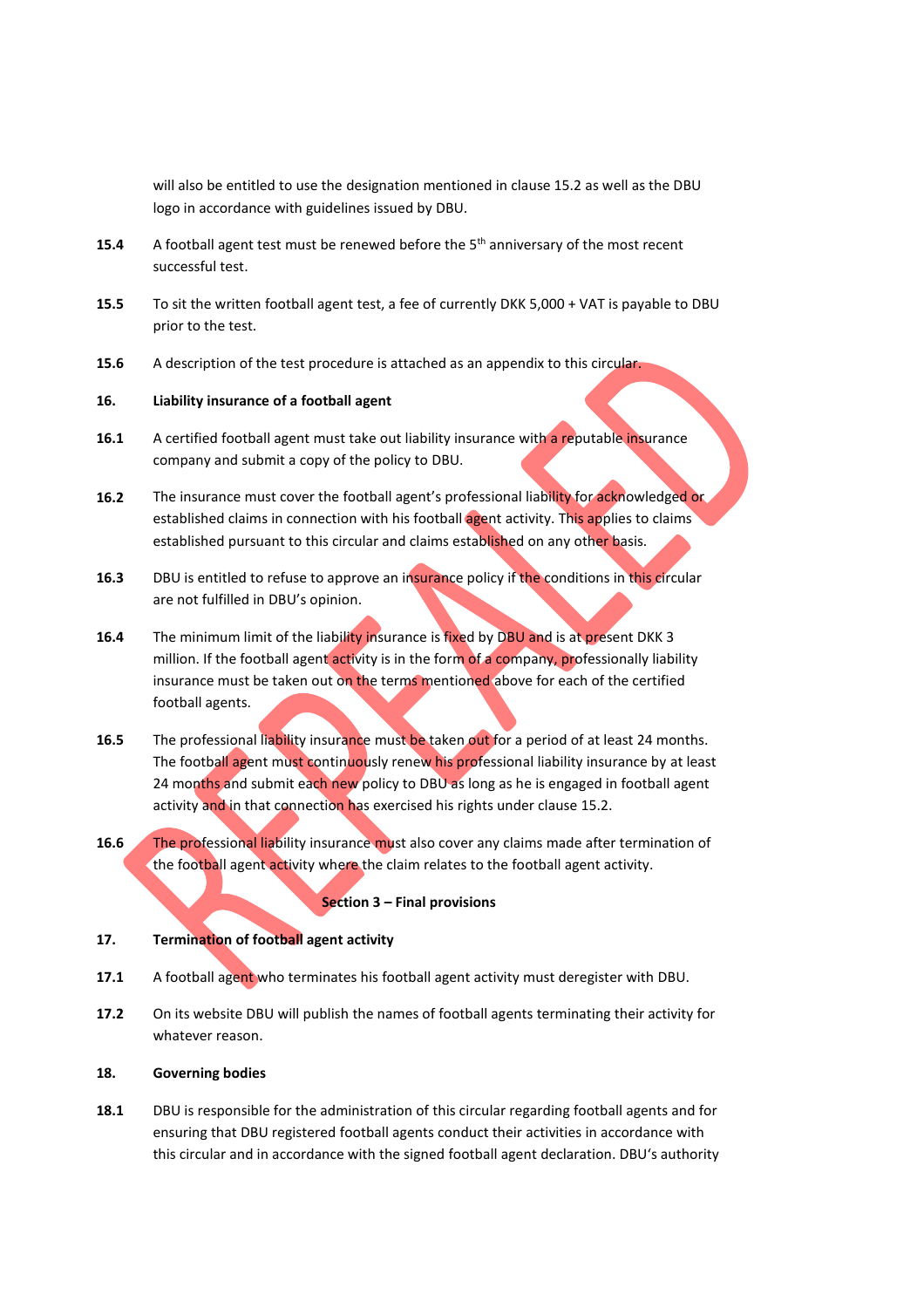in this respect is exercised by DBU's administration with an appeal lying to Danish football's own disciplinary body in accordance with the rules and regulations issued by DBU from time to time.

- **18.2** With regard to any questions relating to football agent activity which is not governed by this circular, the CEO of DBU has the decision-making authority with an appeal lying to Danish football´s own disciplinary body in accordance with the rules and regulations issued by DBU from time to time.
- **18.3** If a football agent's, a player's or a club's failure to perform its obligations occurs in connection with an international club transfer, the power to impose sanctions will be held by DBU if the football agent, player or club in question is subject to DBU's authority. Otherwise, complaints must be submitted to the association of the football agent, player or club in question.

#### **19. Administrative complaints**

**19.1** Complaints against decisions made by DBU's administration in accordance with clauses 4, 15 and 16 may be brought before Danish football's own disciplinary body in accordance with the rules and regulations issued by DBU from time to time. Such complaints must be submitted no later than 14 days after receipt of DBU's decision.

## **20. Disciplinary complaints and investigations**

- **20.1** Disciplinary complaints in accordance with clauses 8-14 may be brought before Danish football's own disciplinary body if the person complained against is subject to DBU's authority. Otherwise, complaints must be submitted to the association of such person.
- **20.2** Disciplinary complaints against football agent activity must be submitted in writing to the relevant football authority no later than 3 years after the matter complained against occurred and no later than 6 months after DBU has posted a notice on its website that the football agent has terminated his football agent activity.
- 20.3 Danish football's own disciplinary body may commence a disciplinary investigation at its own initiative. Such investigation must be commenced no later than 3 years after the matter(s) investigated occurred. The limitation period is suspended when the disciplinary body takes its first written investigative step.

## **21. Civil law disputes**

**21.1** Any civil law dispute between DBU registered football agents or between a DBU registered football agent on the one hand and a player or a club under DBU on the other hand must be submitted to the ordinary courts unless the parties agree to submit the matter to arbitration. The parties are free to use Danish football's own arbitration tribunal (*Fodboldens Voldgiftsret*) or any other arbitration tribunal to settle their dispute. If the parties decide to use football's own arbitration tribunal, the dispute must be brought before the tribunal in accordance with the rules and regulations issued by DBU from time to time.